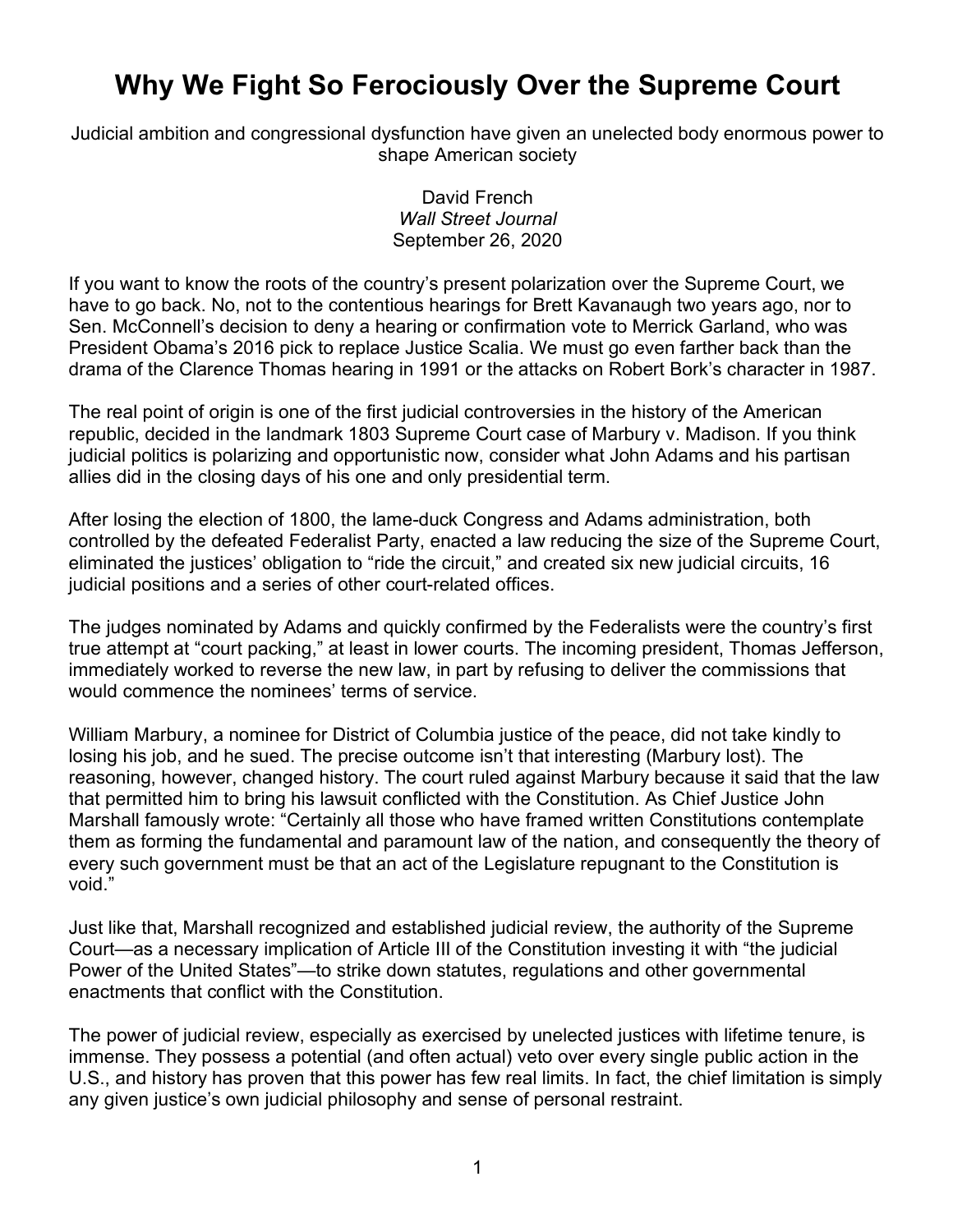But that is hardly the whole story. America's modern Supreme Court wars are not simply the result of judicial power and overreach. They are also a consequence of failures at other levels of government, especially the legislative branch. As the Supreme Court has advanced over the past half-century, deciding ever more questions of American life, Congress has retreated, steadily and increasingly abdicating its own constitutional role. Progress against today's polarization over the Supreme Court does not just depend on what the justices do.

Judicial review has a long history of roiling the American body politic. Few rulings by the Supreme Court have had more catastrophic effects, for example, than the infamous 1857 decision in the case of Dred Scott, which gratuitously struck down the Missouri Compromise of 1820, denying the federal government the authority to ban slavery even in the territories it controlled. The ruling's many depredations against justice also included denying citizenship to free Black Americans.

The use of judicial review to invalidate key early provisions of the New Deal led to Franklin D. Roosevelt's court-packing threat. The threat was powerful enough to likely trigger Justice Owen Roberts's famous "switch in time that saved nine," the otherwise mysterious change in his jurisprudence that permitted the remainder of the New Deal to roll forward, unmolested by the judiciary.

Such decisions, for good and ill, are an inescapable part of the Court's power under the Constitution as set out by Marshall and now accepted as a bedrock of American government. But there's no avoiding the fact that our fights over the Supreme Court have ratcheted up in both intensity and consequence in the modern era.

Here we must turn to the history and legacy of the Warren Court. As chief justice from 1953 until 1969, Earl Warren led the Court through a comprehensive and profound constitutional revolution, often over the strong and bitter objections of a majority of the American people and with no meaningful input from Congress.

This shift, which continued even after Warren's tenure, largely dismantled what Ross Douthat and others have called the "soft" establishment of Protestantism as America's official religion. In a series of decisions, the Court established precedents that, among other things, ended school prayer, ended daily Bible readings, blocked displays of the Ten Commandments and banned the teaching of creationism. Many of those practices dated back to the dawn of the American public school system. At a stroke, they were gone.

At the same time that it struck down a number of public religious traditions, the Warren Court created an entirely new body of case law surrounding sexual and bodily autonomy. This jurisprudence was based not on the explicit text of the Constitution but on a right of privacy that was said to be implied by the existence of other rights.

Justice William Douglas's formulation of this right in Griswold v. Connecticut, the 1965 case that struck down Connecticut's ban on contraceptives, is now the stuff of legal legend. Douglas held that "specific guarantees in the Bill of Rights have penumbras, formed by emanations from those guarantees that help give them life and substance." If rights can be created through judicial discernments of "penumbras, formed by emanations," then there are few philosophical limits on the reach of judicial power.

The ultimate expression of this right of privacy was, of course, the Court's ruling in Roe v. Wade, which was handed down in 1973, four years after Warren retired. The case extended the right of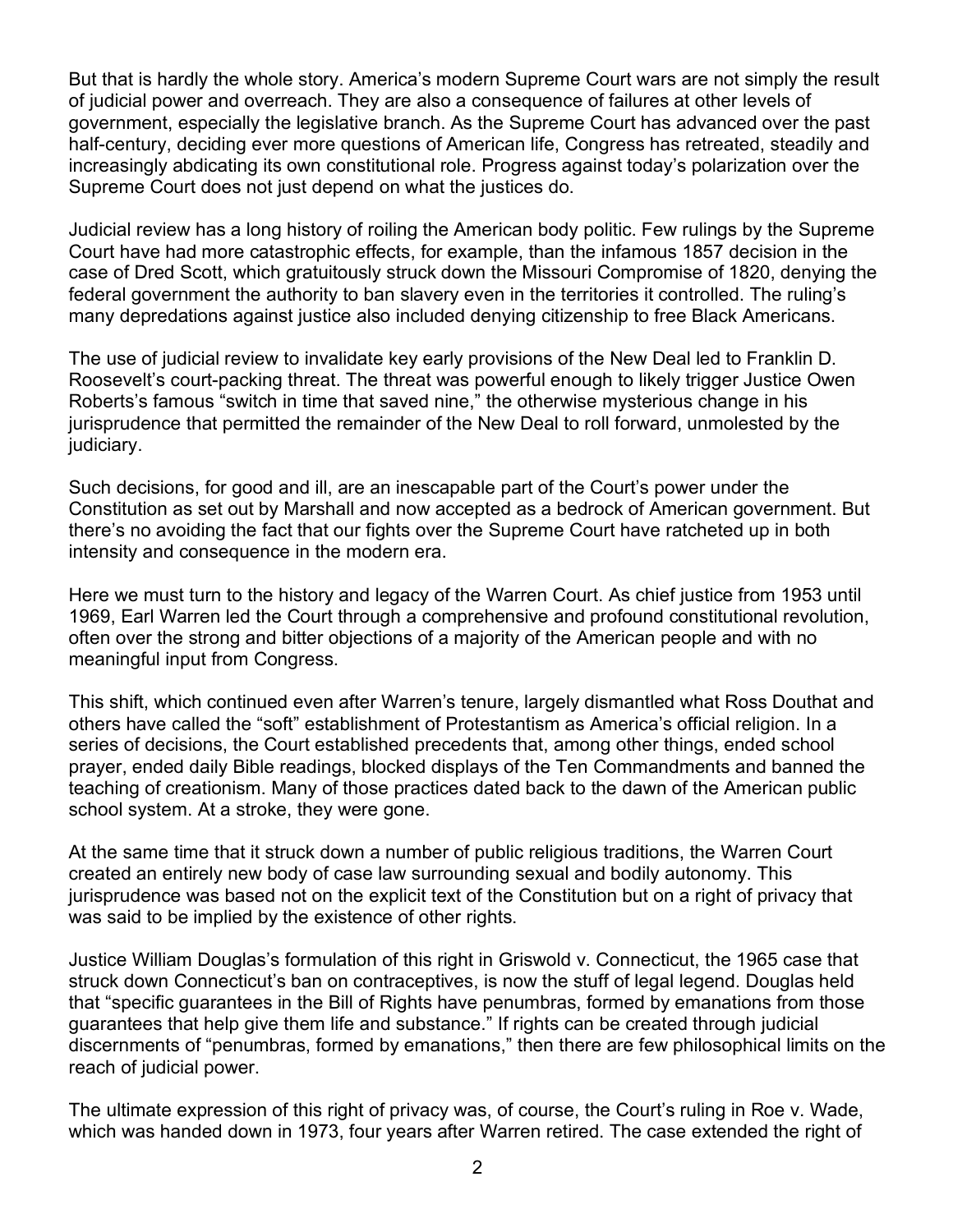privacy (this time based in an expansive reading of the 14th Amendment's Due Process Clause) to encompass the right of a mother to terminate her pregnancy.

The Roe decision was so broad that it eventually came under fire from surprising sources. For example, in a 1992 law review article published a year before her appointment to the Supreme Court, Ruth Bader Ginsburg called Roe "breathtaking" and inquired whether more "measured motions" would have been appropriate.

She noted that the Texas law at issue in the case permitted abortion only if it was a "lifesaving" procedure. "Suppose the Court had stopped there, rightly declaring unconstitutional the most extreme brand of law in the nation and had not gone on…to fashion a regime blanketing the subject, a set of rules that displaced virtually every state law then in force. Would there have been the 20-year controversy we have witnessed?"

Beyond its sex and religion jurisprudence, the Warren Court also remade American criminal law. It's easy to forget how many of the present institutions of criminal defense are in fact rooted not in congressional statute but in decisions of the Warren Court, including Miranda warnings, the right to appointed counsel regardless of ability to pay and an expanded exclusionary rule (which broadly prohibits the use of illegally obtained evidence in criminal trials).

If these decisions often represented overreach in the use of judicial power, it's also important to note instances in which the Warren Court's rulings vindicated core constitutional principles. This is most notably true of Brown v. Board of Education—the 1954 case that at long last declared public school segregation unconstitutional, while also setting off a cultural and political firestorm across the American South. Sometimes, even the proper and virtuous exercise of constitutional authority can divide and inflame.

Whatever one's assessment of the rulings of the Warren Court, one thing is clear: They demonstrated the power of the Supreme Court, acting on its own authority, to remake much of American law and in many ways to reorder American society. It should be no surprise that such a revolution, imposed from outside the give and take of democratic politics, sparked so much protest and resistance, and continues to roil our public life.

Still, it is impossible to analyze modern controversies about the Supreme Court without also citing a range of destructive developments in Congress. The geographic sorting and ideological clustering of much of the American population, with our now familiar divide between red and blue states, has meant that more congressional seats are safely partisan. The trend has been enhanced by gerrymandering and amplified by the resulting ideological polarization.

A member of Congress from a red or blue district thus needs to worry mainly about his ideological base. A primary challenge is the principal threat to his career, and his most engaged voters are often the most partisan and least concerned with compromise. They want a warrior in the halls of Congress. And so the legislature has become what my colleague Jonah Goldberg calls a "parliament of pundits," often focused more on "owning" or "destroying" opponents on cable news than on engaging in the messy business of coalition-building and compromise.

This phenomenon had been building for some time, but the 2010 battle over Obamacare—a major piece of social legislation that passed over almost unanimous Republican opposition—heralded the new era. The result has been a decade of legislative dysfunction and near deadlock.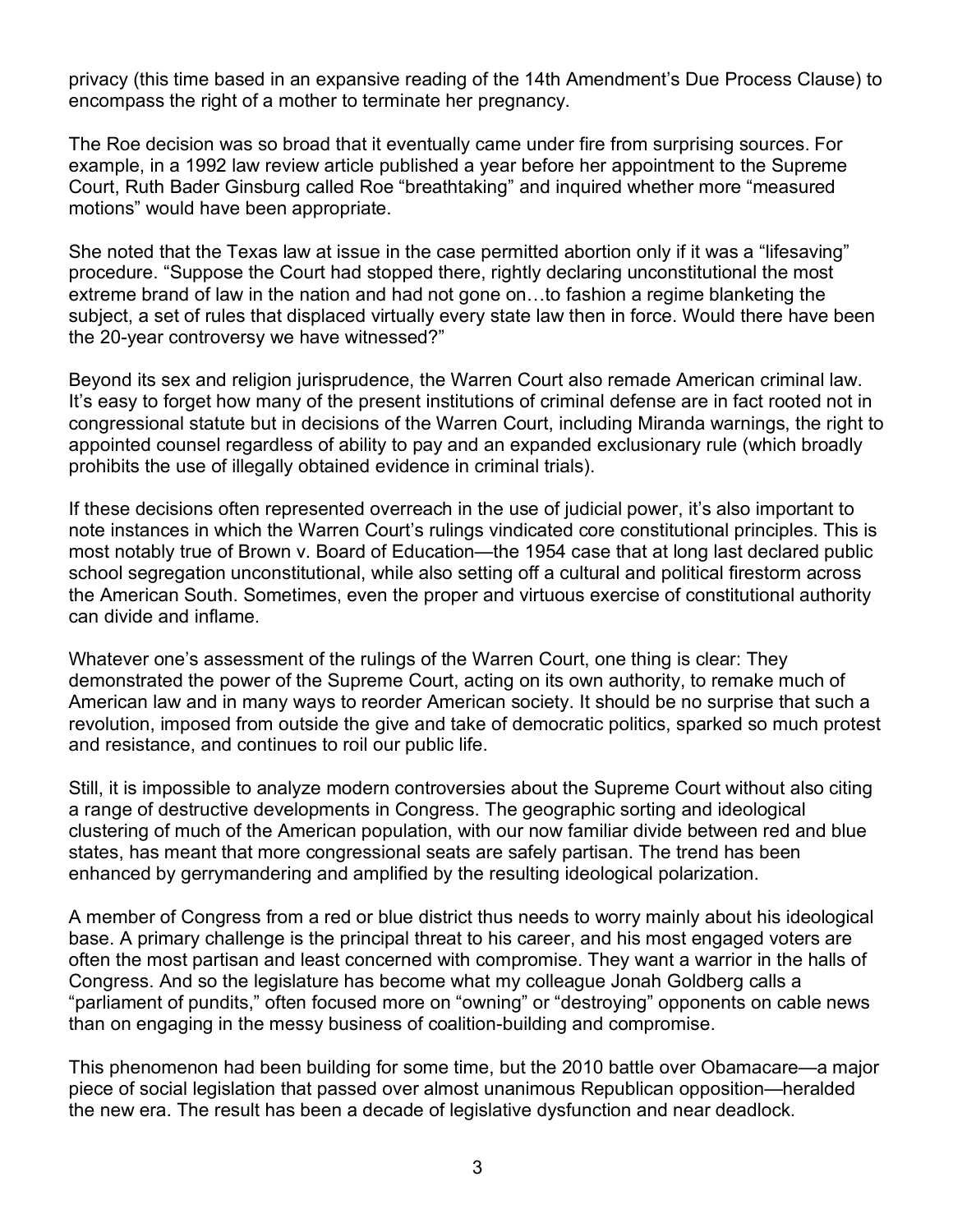As the courts ascended and Congress descended, the American people responded. They began to do the logical thing: They concentrated their efforts on the seats of real power in the U.S., the federal courthouses. They turned to litigation over legislation because they know that the law requires the courts to respond.

If you write to your member of Congress, after all, she is free to completely ignore your correspondence and will likely never act on any request you make. Moreover, even if she does attempt to legislate, she's unlikely to succeed in vindicating your rights or improving your living conditions in any concrete way.

If you file a lawsuit, however, the judge has to respond. He will consider your case. He may not rule for you, but you will get your day in court. If you lose, you can appeal, and a panel of three judges will read your brief. And if they choose to act, they have very real and considerable power. Your life will change.

Intelligent activists of every stripe have thus concentrated their efforts on the courts. They have flooded the nation with litigation, designed in some cases to extend the legacy of the Warren Court (resulting, for example, in Justice Kennedy's 2015 opinion creating a constitutional right to samesex marriage) and in other cases to bring American law back to the intent of the nation's founders (as in the 2008 opinion by Justice Scalia striking down a handgun ban that violated the Second Amendment).

Is it any wonder, then, that there's an immense amount of frustration and anxiety around every Supreme Court pick? At unpredictable intervals, all of the hopes and fears, rage and angst of an increasingly polarized political era are poured into the few fleeting hours of Supreme Court hearings and the few moments of a Senate vote.

What is to be done? There's no easy answer, and we certainly can't forsake judicial review. It is the necessary implication of placing "the judicial power of the United States" in the federal courts, and it is an indispensable check on majoritarian tyranny. But there are ways to lawfully decrease judicial power without removing necessary judicial restraints on the elected branches of government.

A simple and modest start would be to end the issuing of nationwide injunctions by federal district courts. District court judges are judicial masters of their districts, not temporary Supreme Court justices, issuing rulings binding on an entire, vast republic. It would be a small but important way to hand more power back to elected officials.

A tougher but more consequential reform would be term limits for Supreme Court justices. The most viable and interesting proposal comes from the advocacy group Fix the Court, which suggests that justices be nominated for 18 year terms, after which they'd be forced to take "senior status." On senior status, they'd still possess the same office and compensation and could serve on lower courts, but they'd no longer be active on the Supreme Court.

Fix the Court's proposal of 18-year terms would provide each president with two choices in each term, in their first and third years. It could halt the present trend of nominating younger judges in the hopes that they can serve for 30 years or more—terms in office longer than the reigns of many kings. And while it wouldn't politicize the Supreme Court with outright judicial elections, it would measurably democratize the process and decrease the stakes of each nomination.